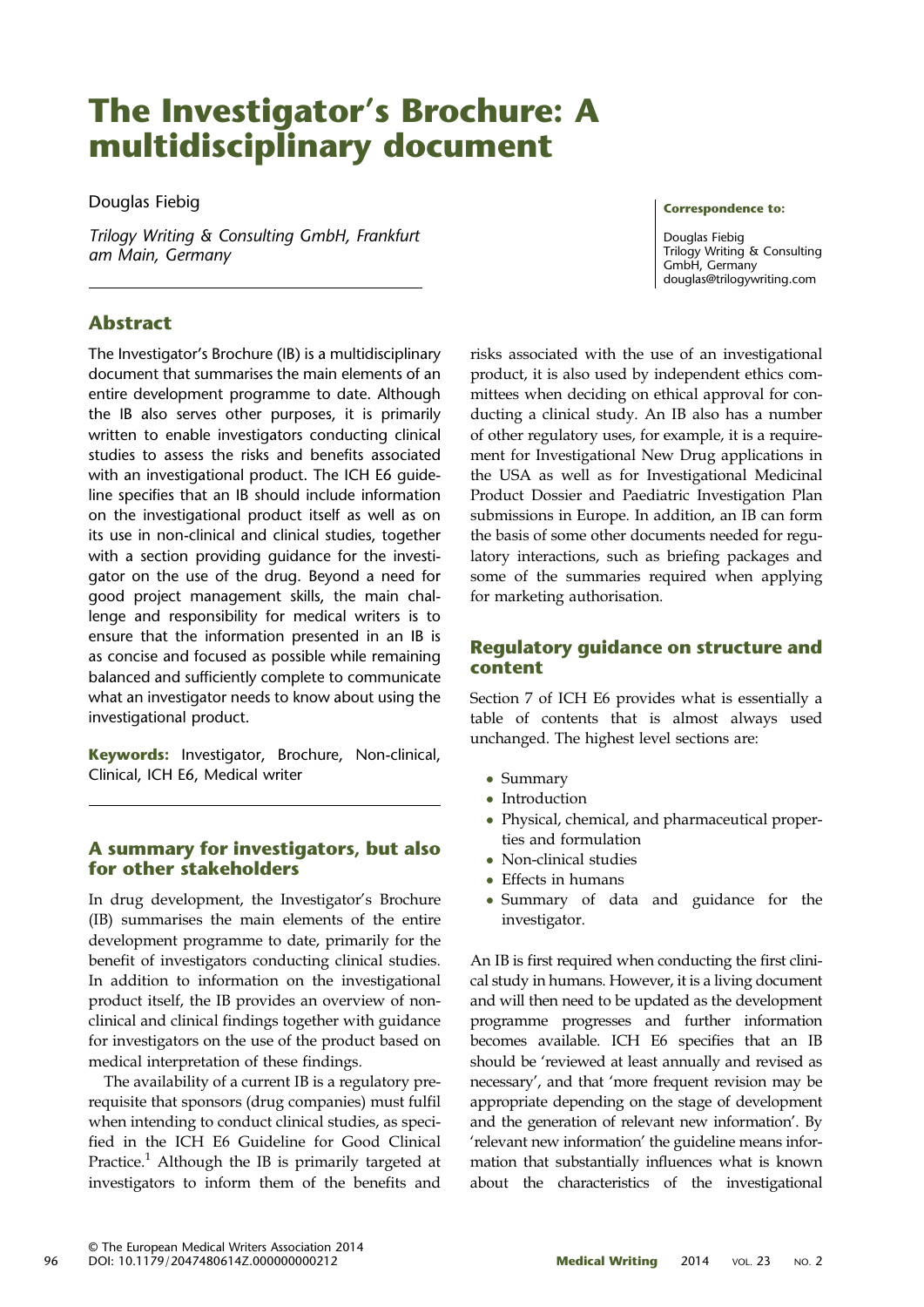product, especially safety, to the extent that this needs to be communicated to enable reassessment of the benefits and risks. Alternatively, some sponsors issue an addendum to the IB when needing to rapidly communicate 'relevant new information'.

When the investigational product is intended for use in multiple indications, the sponsor will need to decide whether to prepare separate IBs for the different indications, or whether all indications should be covered in a single IB. ICH E6 does not give any specific guidance on this, so the approach taken is often quite subjective. Factors that can influence this decision may include how closely related the different indications are, differences in the product formulation or route of administration, timings of different development programmes, and whether development programmes for different indications are being conducted by different sponsors. With multiple IBs, the extent to which safety information should be included from other indications will need to be appraised on the basis of clinical relevance for the indication in question.

Regarding authoring style, the guideline indicates that the IB should be presented in a 'concise, simple, objective, balanced, and non-promotional form that enables a clinician, or potential investigator, to understand it and make his/her own unbiased risk-benefit assessment'. The guideline does not provide any recommendation for the overall length of an IB. As for most documents, a concise and focused presentation style will have the best chances of communicating the necessary messages to the intended audience. In practice, an IB should not need to exceed ∼100 pages, and a shorter document can also be sufficient.

# The challenges for medical writers

The overarching challenge when preparing an IB is to achieve the concise and focused presentation style, finding an appropriate balance between completeness and readability. Ultimately, of course, the IB should be both complete and readable, but this takes time and effort. Thus, all too often, with time in short supply, an IB can tend to become inflated with information to make it supposedly complete but then the result can often be quite unreadable. This type of situation calls to mind the French philosopher Blaise Pascal, who wrote: 'I have only made this letter longer because I have not had the time to make it shorter'. What all too often happens is that with each subsequent update of the IB new information is simply added. Instead, an IB should ideally be reworked at the time of each update so that the overall length still remains a maximum of  $~100$  pages.

So, when preparing an IB, it is essential from the outset to bear in mind the need for conciseness. Often, pushback can be encountered from team members when confronted with a need to reduce the length of their contributions, and here it is important for the writer to remember (and argue) that it is almost always possible to retain key messages while reducing length. It can help to quote Rabbi Hillel, whose recommendation for how the bible could be summarised in one sentence was: 'What you yourself hate, don't do to your neighbour. The rest is commentary'. This is a nice way to persuade teams that no matter how much starting material you have, it can inevitably be condensed further.

A consequence of the pursuit for conciseness is that, at each update, the contents of the entire IB should be revisited not only in terms of what should be added, but also in terms of how much of the existing content can be reduced or omitted. Logically, the first edition will contain an emphasis on non-clinical information, with no clinical information at all. At each subsequent update, the proportion of clinical information in the IB will increase (bearing in mind that ideally the overall length of the IB should not increase), starting with pharmacokinetics and pharmacodynamics and then progressing to safety and efficacy information from the target population. At the same time, as more clinical information becomes available, the amount of detail may be decreased for the nonclinical information as the clinical performance of the investigational product becomes better understood.

# The six main sections of an IB

#### **Summary**

The first main section of an IB is the 'Summary', which should provide a high-level overview of all the subsequent sections, providing a profile of 'physical, chemical, pharmaceutical, pharmacological, toxicological, pharmacokinetic, metabolic, and clinical information'. ICH E6 recommends that the Summary should 'preferably' not exceed two pages. In reality, this is rarely achieved, especially with later versions of an IB that may, for reasons explained above, already contain a large amount of information. It is often easiest for a writer to ensure that the Summary is brief if he or she is already involved in preparing the first edition of an IB. When a writer inherits a later version with an already lengthy summary, it can often be a challenge to convince the team that what has 'worked' in previous editions now needs to be substantially revised. But it is certainly worth a try!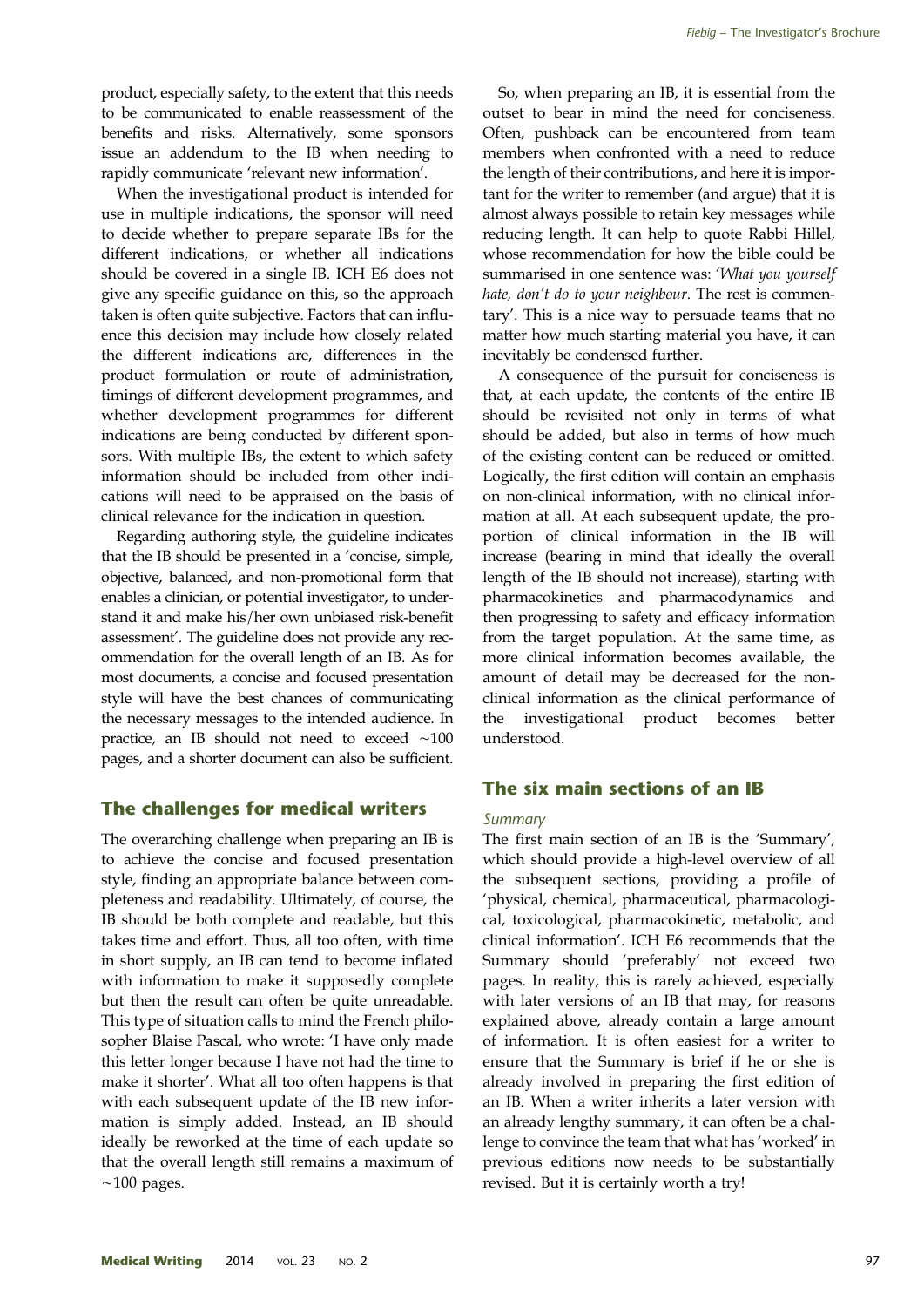### Introduction

The Introduction should aim to provide a high-level overview of the investigational product and the setting in which it is being investigated. Information to be covered includes the generic and trade names of the drug product, its active ingredient(s), and the pharmacological class and position of the product being investigated within this class, especially potential advantages over other products within the class. This section should also summarise the rationale for investigating the investigational product, identifying anticipated prophylactic, therapeutic, or diagnostic indications, and provide an overview of the investigational approach as already conducted or intended.

While some or all of the subsequent sections of an IB may be provided in some form by various team members (more on this later), the Introduction is one section of an IB that the writer inevitably will be required to draft de novo. Typical sources of information may include the clinical development plan and presentations and briefing packages that may have been prepared previously.

## Physical, chemical, and pharmaceutical properties and formulation

This is a brief section describing the chemical, physical, and pharmacological properties of the investigational product, in terms of the drug product and, where relevant, also the drug substance. The section should aim to provide the investigator with sufficient information on the investigational product so that potential risks associated with either the drug itself or any excipients can be assessed. This section should also provide information on storage and handling, including preparation steps needed prior to administration, such as reconstitution or dilution.

Typically, the information for this section will be provided by the Sponsor's Chemistry, Manufacturing, and Controls (CMC) department, but the writer may need to adapt the material provided to the required format for the IB.

#### Non-clinical studies

Non-clinical studies have a key function in the first edition of an IB as they provide the sole evidence upon which benefits and risks can be assessed before first administering the investigational product in humans. A complete summary of the non-clinical profile is required, although sometimes details of exploratory studies may be omitted if they have been superseded by more complete studies providing the same type of information.

The basic structure of this section is provided by ICH E6, and includes major subsections on nonclinical pharmacology, pharmacokinetics and metabolism, and toxicology. In turn, the Toxicology section should be subdivided according to the topics of single and multiple dose toxicology studies, carcinogenicity studies, 'special studies' (studies specific to the type of product being investigated, e.g. irritancy studies on a product applied topically), reproductive toxicity studies, and mutagenicity studies. The amount of non-clinical information to be summarised will vary between programmes, and may, for example, be less extensive for a human plasma protein (for which only limited testing in animals is possible) than for a new chemical entity intended for an oncology indication (with a high potential for toxicity).

Until the writer has some experience with summarising non-clinical studies, this section can often be daunting. Depending on the sponsor's process, the writer may be provided with more-or-less complete sections, including tables and figures, and in this case the writer's main task may be limited to addressing language and formatting issues to ensure consistency with the rest of the IB as well as any style conventions. At the opposite end of the scale, the writer may be asked to generate text and tables de novo on the basis of anything from final reports (best-case scenario) through to sometimes non-validated information of varying quality contained in PowerPoint slides or ad hoc documents produced previously for any number of reasons (worst-case scenario, rare but known to happen).

ICH E6 lists the type of information to be summarised for non-clinical studies. Beyond the aspects of study design and the animal species or tests systems used, the summaries should include, as applicable, information on the nature, frequency, and intensity of pharmacological or toxic effects, time to onset and duration of these effects, and reversibility of the effects. When a large number of non-clinical studies are available, it can be beneficial to provide the details of each study in a tabulated format, often in an Appendix, and then provide focused summaries of results and interpretations, supported by tables and figures, within the non-clinical section.

#### Effects in humans

This section should summarise the results obtained in all clinical studies conducted with the investigational product to date. ICH E6 specifies that information should be summarised on the 'pharmacokinetics, metabolism, pharmacodynamics, dose response, safety, efficacy, and other pharmacological activities', and this list in effect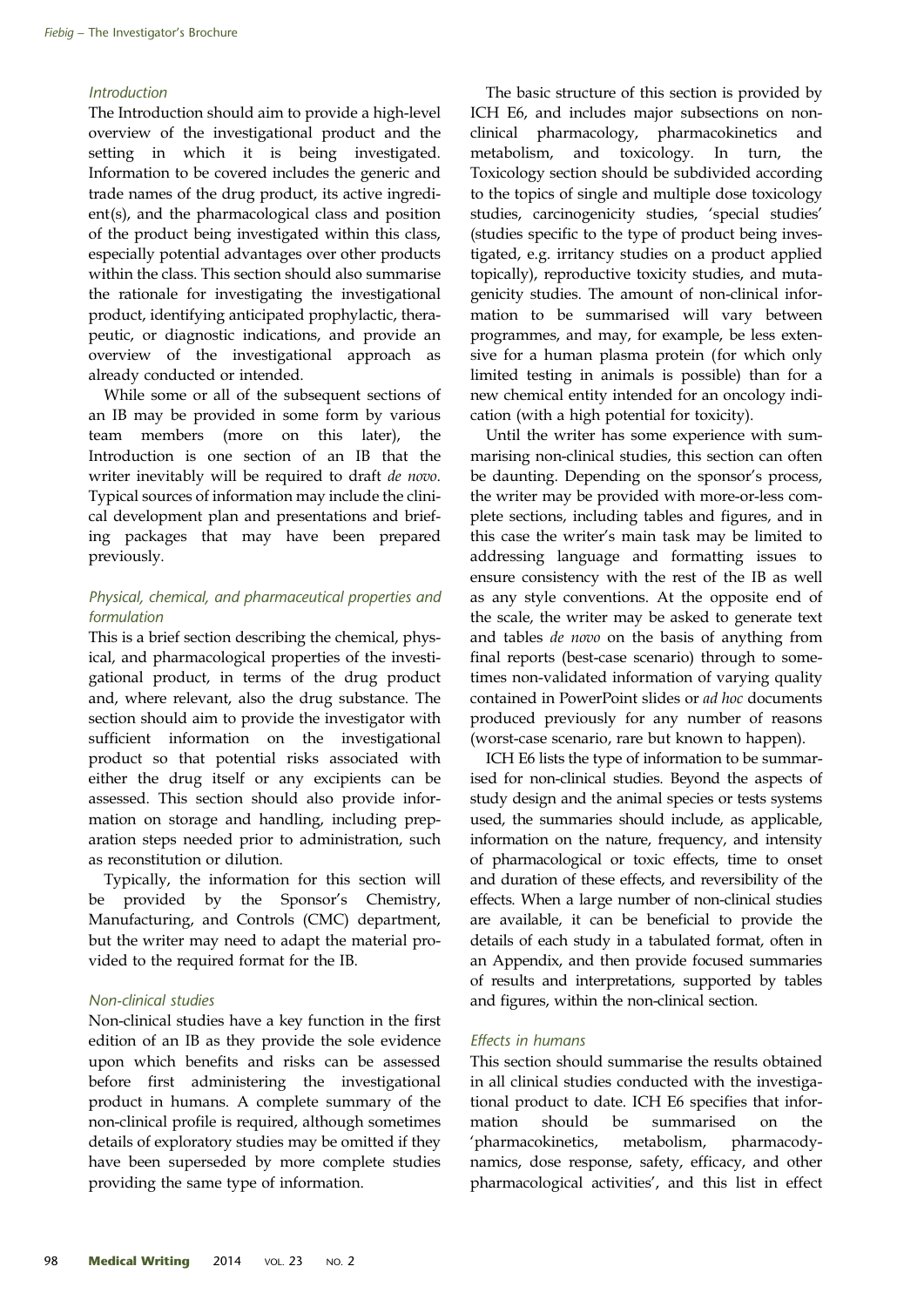provides subheadings that may be suitable for this section.

The earlier clinical studies (Phase 1) are focused on pharmacokinetics, pharmacodynamics, and product metabolism, usually in healthy subjects, whereas the later studies (Phases 2 and 3) provide efficacy data from the target population of patients for which the investigational product is intended. All clinical studies report safety, with the most comprehensive safety information being derived from longer-term use in Phases 2 and 3 studies.

ICH E6 specifies that 'where possible, a summary of each completed clinical trial should be provided'. However, while it is often easiest just to include selfcontained summaries of each clinical study, adding new summaries with each update of the IB, this should not be the only approach. Instead, keeping them as concise as possible, the summaries should ideally be supplemented by a synthesis of the overall picture that has emerged from the sum of the information provided by individual studies.

In the case of pharmacokinetics, such a synthesis should be structured from information obtained in single and multiple dose studies that provide information on absorption, plasma protein binding, metabolism, distribution, and elimination. As appropriate, pharmacokinetic information may be analysed for specific subgroups as well as for the population as a whole, at a minimum typically by sex, age, and hepatic and/or renal impairment. Further aspects of the pharmacokinetic profile to be presented are potential effects of other drugs and food on the pharmacokinetics of the investigational product (and potential effects of the investigational product on other drugs), and population pharmacokinetic analyses.

In the case of efficacy and safety, wherever study designs permit, a pooled analysis of data can provide a suitable synthesis based on information from a larger number of subjects than available in individual studies. For efficacy, this may not always be possible due to differences in study design, in which case the synthesis should then be an integrating discussion of the efficacy findings drawn from across the range of studies conducted. For safety, a pooled analysis is almost always meaningful for eliciting potential safety signals. However, such a pooled analysis is often logistically not possible for an IB, due to resourcing and prioritisation issues, in which case a side-by-side analysis (as a tabular summary) of safety data from different studies can also provide insight. Because pooled analyses are rarely conducted specifically for IBs, this is the situation that is generally encountered by writers unless such an analysis happens to be available close to the time of preparing the IB, for example, for a regulatory submission. Irrespective of the approach taken, the aim is to summarise safety information in such a way that the investigator can readily understand the types of safety issues that may be encountered by patients treated with the investigational product.

As for the non-clinical section of the IB, the writer may be provided with text, tables, and figures that then only need to be revised for language and consistency. Alternatively, the writer may be provided with clinical study reports and be asked to write the clinical section de novo. In this case, it is important to work closely with the sponsor to ensure that the desired messages are synthesised from the various clinical studies contributing information to the IB, including the interpretation of efficacy and safety analyses across population subgroups.

Finally, if the investigational product has already been marketed anywhere at the time of preparing the IB, then the post-marketing safety information obtained by the sponsor will also need to be summarised. Although such safety data are generally not collected as rigorously as in clinical studies, the post-marketing safety database will often include data from a larger number of subjects than can be obtained from clinical studies conducted prior to marketing. Typically, this section will be provided by the sponsor's Pharmacovigilance department.

# Summary of data and guidance for the investigator

The guidance for the investigator can be viewed as a kind of discussion section in which the totality of the non-clinical and clinical experience is summarised and interpreted so that inferences for the use of the investigational product in future studies can be drawn. Thus, any non-clinical findings of potential concern will need to be discussed in terms of either what has been observed in clinical studies conducted to date or what may be anticipated in future clinical studies.

This section should also provide practical information for the management of subjects being treated with the investigational product. If applicable, information should also be drawn from published knowledge on other drugs in the same class. This section of the IB will generally contain subheadings that are also used in prescribing information, such as 'Therapeutic indications', 'Contraindications', and 'Warnings and precautions for use'. Thus, this section may be viewed as a precursor of the prescribing information that is prepared when marketing approval is applied for.

Unless writers are medically qualified, they are unlikely to be asked to prepare the guidance for